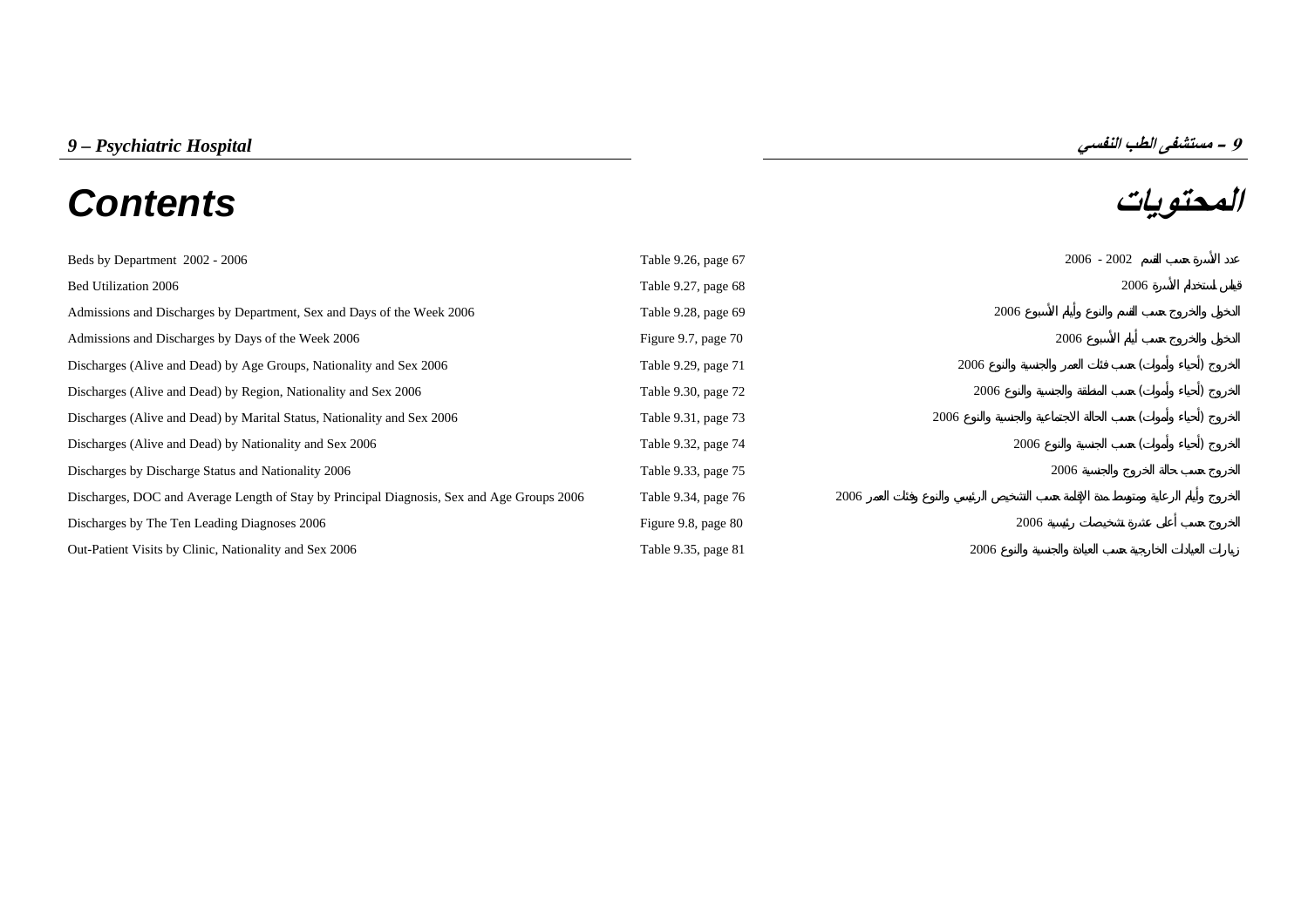#### **2006 - 2002**

**Beds by Department 2002 - 2006**

<span id="page-1-0"></span>

| <b>Department</b>         | 2006 | 2005 | 2004 | 2003 | 2002 |  |
|---------------------------|------|------|------|------|------|--|
| Psychiatric               | 63   | 63   | 63   | 63   | 72   |  |
| Child and Adolescent      | 12   | 12   | 12   | 12   | 12   |  |
| Drug and Alcohol          | 26   | 16   | 16   | 13   | 13   |  |
| Psycho-Geriatric          | 31   | 31   | 31   | 37   | 27   |  |
| <b>Mental Retardation</b> | 43   | 43   | 43   | 39   | 42   |  |
| Long Term Rehabilitation  | 39   | 39   | 39   | 37   | 35   |  |
| <b>Total</b>              | 214  | 204  | 204  | 201  | 201  |  |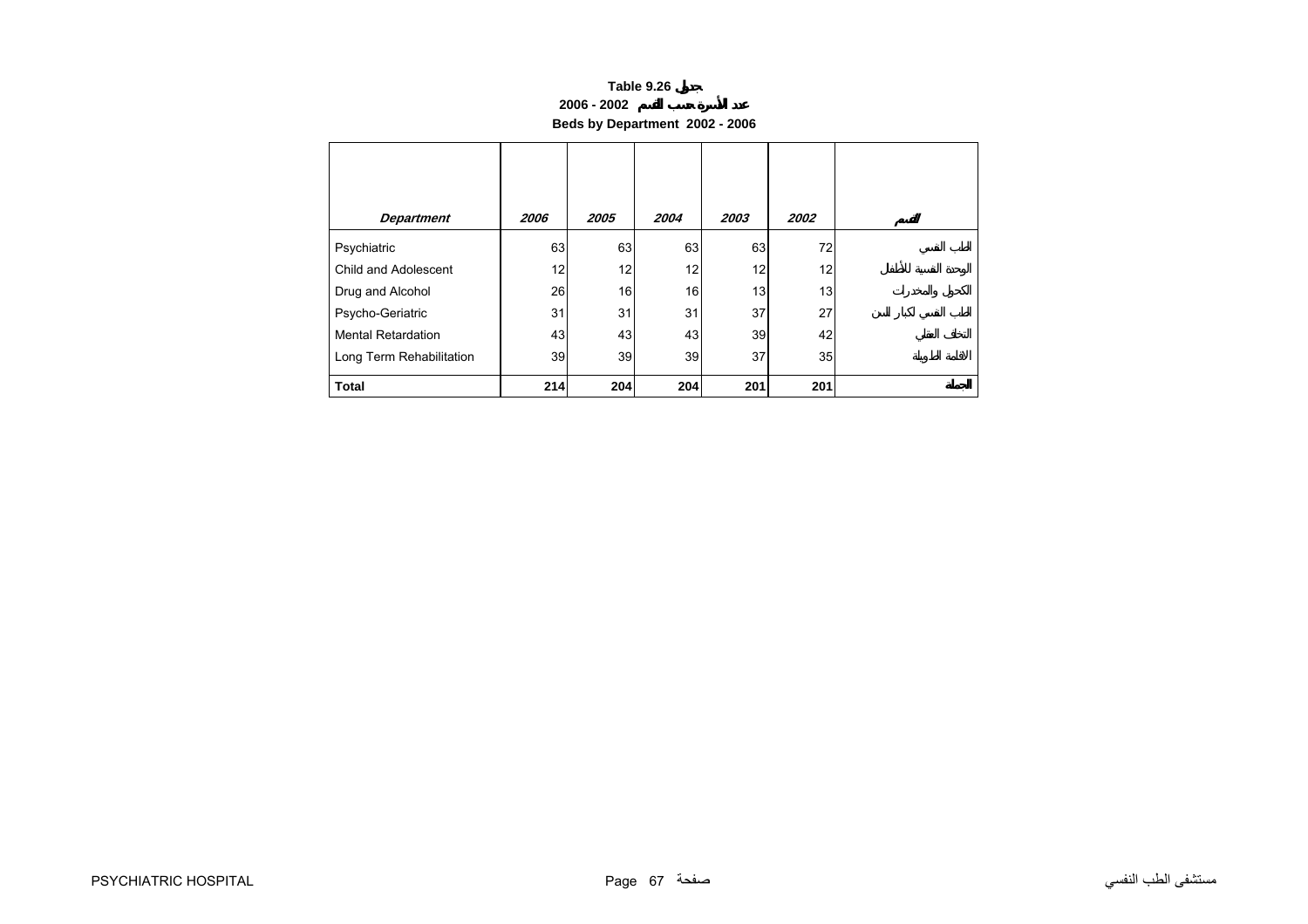**2006**

**Bed Utilization 2006**

<span id="page-2-0"></span>

| Grand<br><b>Total</b> | <b>Long Term</b><br><b>Rehabilitation</b> | <b>Total</b> | Mental<br><b>Retardation</b> | Psycho-<br>Geriatric | Drug &<br>Alcohol | Child &<br><b>Adolescent</b> | Psychiatric | <b>Description</b>        |
|-----------------------|-------------------------------------------|--------------|------------------------------|----------------------|-------------------|------------------------------|-------------|---------------------------|
|                       |                                           |              | 47                           |                      |                   |                              |             |                           |
| 1,195                 |                                           | 1,195        |                              | 113                  | 256               | 65                           | 714         | Total admissions          |
| 1,184                 | 1                                         | 1,183        | 52                           | 145                  | 252               | 71                           | 663         |                           |
|                       |                                           |              |                              |                      |                   |                              |             | Total discharges          |
| 214                   | 39                                        | 175          | 43                           | 31                   | 26                | 12                           | 63          |                           |
|                       |                                           |              |                              |                      |                   |                              |             | No. of beds               |
| 78,110                | 14,235                                    | 63,875       | 15,695                       | 11,315               | 9,490             | 4,380                        | 22,995      | Bed days available        |
| 85,036                | 3,514                                     | 81,522       | 17,303                       | 15,363               | 7,343             | 3,217                        | 38,296      |                           |
|                       |                                           |              |                              |                      |                   |                              |             | Patient-days overnight    |
| 34                    |                                           | 34           | 1                            | 3                    | 1                 | 3                            | 26          | $\geq$                    |
|                       |                                           |              |                              |                      |                   |                              |             | Patient days < 1 day      |
| 85,070                | 3,514                                     | 81,556       | 17,304                       | 15,366               | 7,344             | 3,220                        | 38,322      |                           |
|                       |                                           |              |                              |                      |                   |                              |             | <b>Total Patient days</b> |
| 108.9                 | 24.7                                      | 127.7        | 110.3                        | 135.8                | 77.4              | 73.5                         | 166.7       | Bed occupancy rate        |
| 5.5                   |                                           | 6.8          | 1.2                          | 4.7                  | 9.7               | 5.9                          | 10.5        |                           |
|                       |                                           |              |                              |                      |                   |                              |             | Turnover rate             |
| $-5.9$                | 10,721.0                                  | $-14.9$      | $-30.9$                      | $-27.9$              | 8.5               | 16.3                         | $-23.1$     |                           |
|                       |                                           |              |                              |                      |                   |                              |             | Turnover interval *       |
| 3.3                   |                                           | 3.3          | 0.1                          | 0.3                  | 0.7               | 0.2                          | 2.0         | Average daily admission   |
| 3.2                   |                                           | 3.2          | 0.1                          | 0.4                  | 0.7               | 0.2                          | 1.8         |                           |
|                       |                                           |              |                              |                      |                   |                              |             | Average daily discharge   |
| 71.8                  | 3,514.0                                   | 68.9         | 332.8                        | 106.0                | 29.1              | 45.4                         | 57.8        |                           |
|                       |                                           |              |                              |                      |                   |                              |             | Average length of stay    |

*\* Turnover Interval: Negative sign indicate that the concerned* : *\**

 *department is utilising more beds than allocated .* .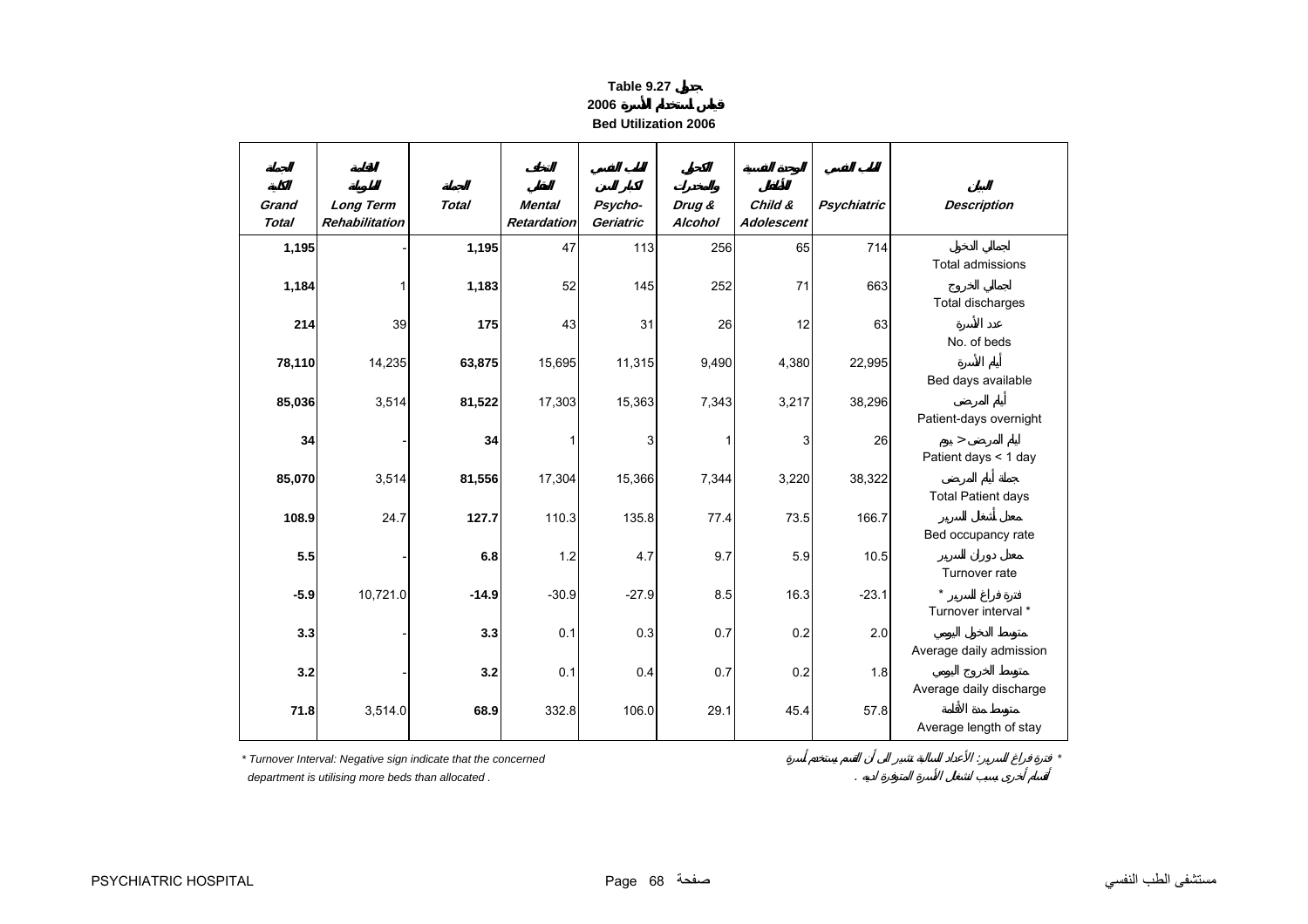<span id="page-3-0"></span>

| <b>Total</b> |       | Fri<br><b>Thurs</b> |              |                         | Wed            |                | <b>Tues</b>    |                | <b>Mon</b> |        | <b>Sun</b>            |                | <b>Sat</b>     |                |      |            |                           |
|--------------|-------|---------------------|--------------|-------------------------|----------------|----------------|----------------|----------------|------------|--------|-----------------------|----------------|----------------|----------------|------|------------|---------------------------|
|              |       |                     |              |                         |                |                |                |                |            |        |                       |                |                |                |      |            |                           |
| Disch.       | Adm.  | Disch.              | Adm.         | Disch.                  | Adm.           | Disch.         | Adm.           | Disch.         | Adm.       | Disch. | Adm.                  | Disch.         | Adm.           | Disch.         | Adm. | <b>Sex</b> | <b>Department</b>         |
| 385          | 406   | 11                  | 36           | 33                      | 50             | 78             | 59             | 48             | 73         | 55     | 64                    | 87             | 62             | 73             |      | 62 Male    |                           |
| 278          | 308   | 10                  | 31           | 17                      | 33             | 86             | 55             | 72             | 57         | 23     | 41                    | 31             | 48             | 39             |      | 43 Female  | Psychiatric               |
| 52           | 49    | $\mathbf{1}$        |              | 11                      | $\overline{2}$ | 15             | $\overline{7}$ | 19             | 4          |        | $\overline{7}$        | 3              | 15             | $\overline{2}$ |      | 14 Male    |                           |
| 19           | 16    |                     |              | $\overline{\mathbf{c}}$ |                | 11             |                | 5 <sub>1</sub> | 5          |        | $\overline{2}$        |                |                |                |      | 6 Female   | Child & Adolescent        |
| 248          | 252   | 17                  | 3            | 40                      | 22             | 67             | 42             | 24             | 42         | 21     | 43                    | 55             | 50             | 24             |      | 50 Male    |                           |
|              |       |                     |              |                         |                |                |                |                |            | 2      |                       | $\mathbf{1}$   |                |                |      | 1 Female   | Drug & Alcohol            |
| 78           | 68    |                     | 6            | 3                       | 6              | $\overline{7}$ | 11             | 16             | 10         | 20     | 16                    | 26             | 14             | $6 \,$         |      | 5 Male     |                           |
| 67           | 45    | 2                   | 4            |                         |                | 37             | 8              | 6              | 6          | 4      | 11                    | 13             | 8              | 4              |      | 8 Female   | Psychogeryatric           |
| 36           | 30    | $\mathbf{1}$        | $\mathbf{1}$ |                         | $\overline{c}$ | 6              | 5              |                |            | 9      | 9                     | 10             | 5 <sup>5</sup> | $\overline{2}$ |      | 4 Male     |                           |
| 16           | 17    |                     |              |                         | 2              | 4              |                | 2              | 2          | 2      | $\boldsymbol{\Delta}$ | 5 <sup>5</sup> | 6              | າ              |      | 3 Female   | <b>Mental Retardation</b> |
|              |       |                     |              |                         |                |                |                |                |            |        |                       |                |                |                |      | - Male     |                           |
|              |       |                     |              |                         |                |                |                |                |            |        |                       |                |                |                |      | - Female   | Long Term Rehabilitation  |
| 799          | 805   | 30                  | 46           | 88                      | 82             | 173            | 124            | 114            | 133        | 106    | 139                   | 181            | 146            | 107            |      | 135 Male   |                           |
| 385          | 390   | 14                  | 35           | 20                      | 36             | 138            | 65             | 85             | 71         | 31     | 59                    | 50             | 63             | 47             |      | 61 Female  | <b>Total</b>              |
| 1,184        | 1,195 | 44                  | 81           | 108                     | 118            | 311            | 189            | 199            | 204        | 137    | 198                   | 231            | 209            | 154            |      | 196 Total  |                           |

**جدول 9.28 Table الدخول والخروج حسب القسم والنوع وأيام الأسبوع<sup>2006</sup> Admissions and Discharges by Department, Sex and Days of the Week 2006**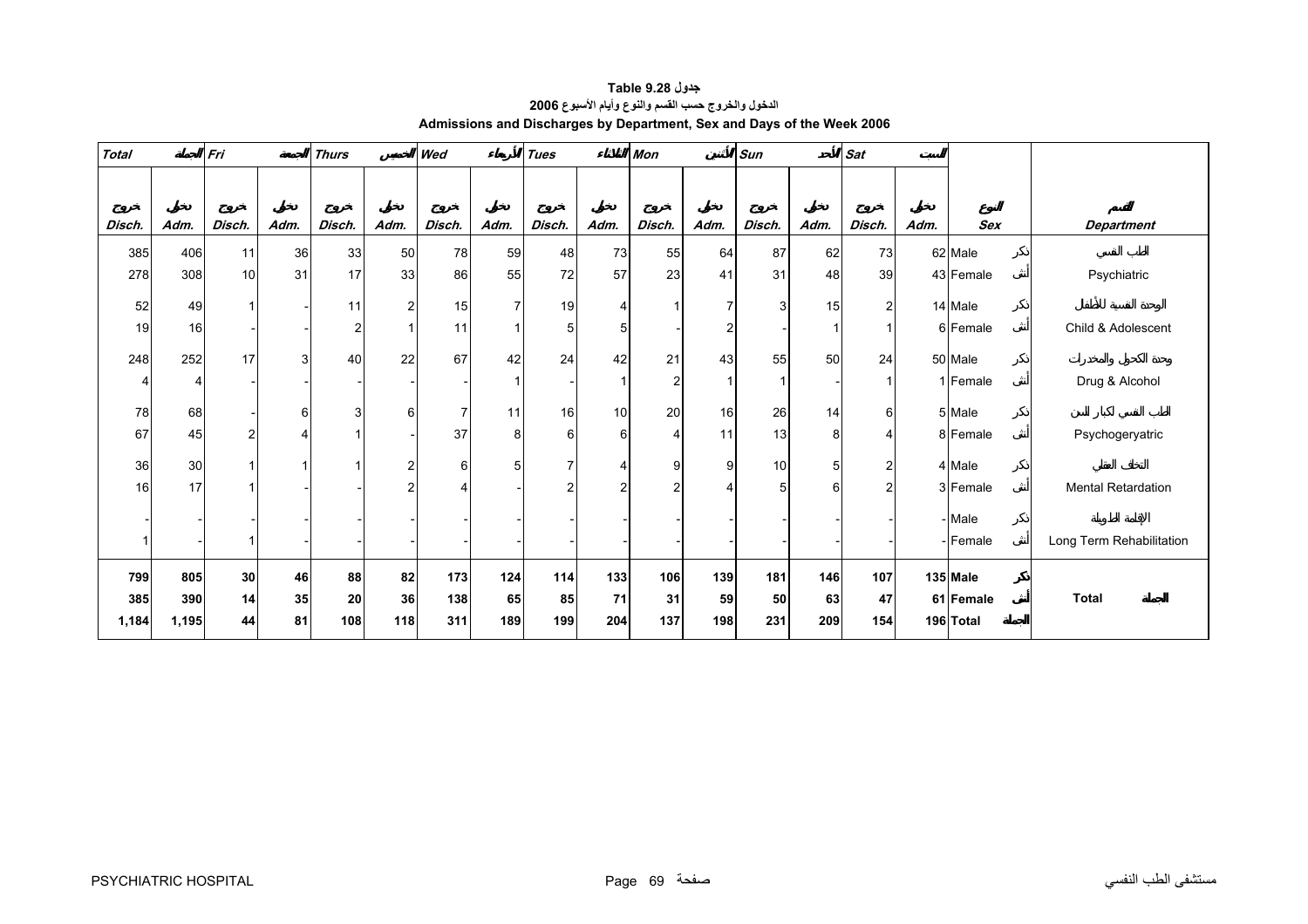

**2006 Admissions and Discharges By Days of the Week 2006**

<span id="page-4-0"></span>*16.4%17.5% 16.6% 17.1% 15.8%9.9% 6.8% 3.7% 9.1%26.3%16.8% 11.6%19.5%13.0% 0 5 10 15 20 25 30 35 Saturday Sunday Monday Tuesday Wednesday Thursday Friday Percentage 0 5 10 15 20 25 30 35* - Admissions  $\rightarrow$  Discharges



*Reference: Table 9.28*

*9.28* :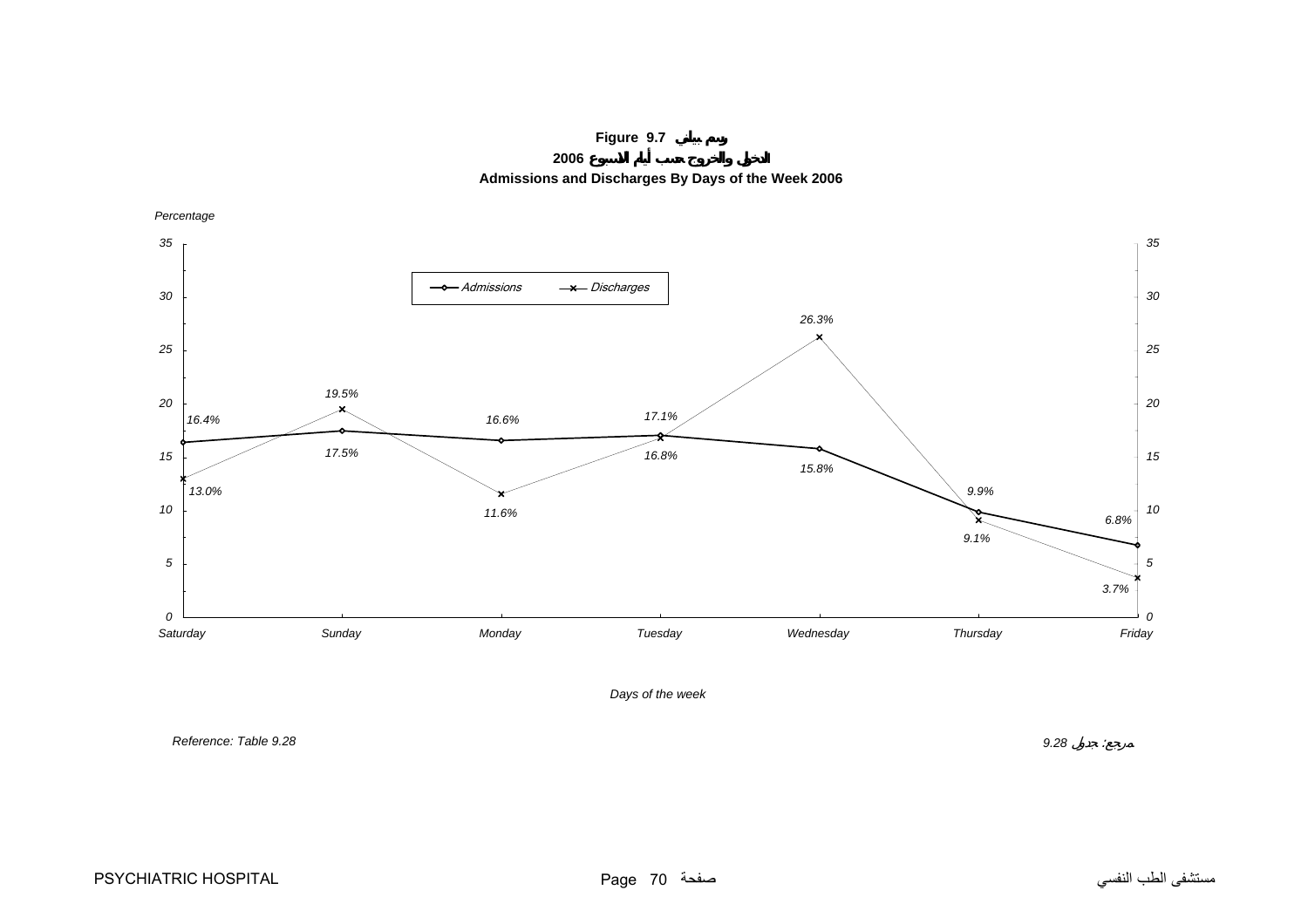# **<sup>2006</sup> ( ) Discharges (Alive and Dead) by Age Groups, Nationality and Sex 2006**

<span id="page-5-0"></span>

| <b>Total</b> |        |              | Non-Bahraini   |                         |             | <b>Bahraini</b> |        |             |           |                   |
|--------------|--------|--------------|----------------|-------------------------|-------------|-----------------|--------|-------------|-----------|-------------------|
|              |        |              |                |                         |             |                 |        |             |           |                   |
|              |        |              |                |                         |             |                 |        |             |           |                   |
| <b>Total</b> | Female | <b>Male</b>  | <b>Total</b>   | Female                  | <b>Male</b> | <b>Total</b>    | Female | <b>Male</b> |           | Age Groups(Years) |
| 65           | 15     | 50           | 11             |                         | 10          | 54              | 14     |             | 40 Alive  |                   |
|              |        |              |                |                         |             |                 |        |             | - Dead    | $1-9$             |
| 78           | 21     | 57           | $\overline{2}$ | $\overline{\mathbf{c}}$ |             | 76              | 19     |             | 57 Alive  |                   |
|              |        |              |                |                         |             |                 |        |             | Dead      | $10 - 19$         |
| 290          | 93     | 197          | 81             | 39                      | 42          | 209             | 54     |             | 155 Alive |                   |
|              |        |              |                |                         |             |                 |        |             | - Dead    | $20 - 29$         |
| 301          | 92     | 209          | 79             | 38                      | 41          | 222             | 54     |             | 168 Alive |                   |
| 1            |        |              |                |                         |             |                 |        |             | 1 Dead    | $30 - 39$         |
| 251          | 78     | 173          | 27             | 10                      | 17          | 224             | 68     |             | 156 Alive |                   |
| 1            |        |              | 1              |                         |             |                 |        |             | - Dead    | $40 - 49$         |
| 112          | 55     | 57           | 12             | 3                       | 9           | 100             | 52     |             | 48 Alive  |                   |
|              |        |              |                |                         |             |                 |        |             | Dead      | $50 - 59$         |
| 42           | 22     | 20           | 1              |                         |             | 41              | 22     |             | 19 Alive  |                   |
|              |        |              |                |                         |             |                 |        |             | - Dead    | $60 - 69$         |
| 43           | 9      | 34           | $\overline{2}$ |                         |             | 41              | 8      |             | 33 Alive  |                   |
|              |        |              |                |                         |             |                 |        |             | -Dead     | $70 +$            |
| 1,182        | 385    | 797          | 215            | 94                      | 121         | 967             | 291    |             | 676 Alive |                   |
| 2            |        | $\mathbf{2}$ | 1              |                         |             |                 |        |             | 1 Dead    | <b>Total</b>      |
| 1184         | 385    | 799          | 216            | 94                      | 122         | 968             | 291    |             | 677 Total |                   |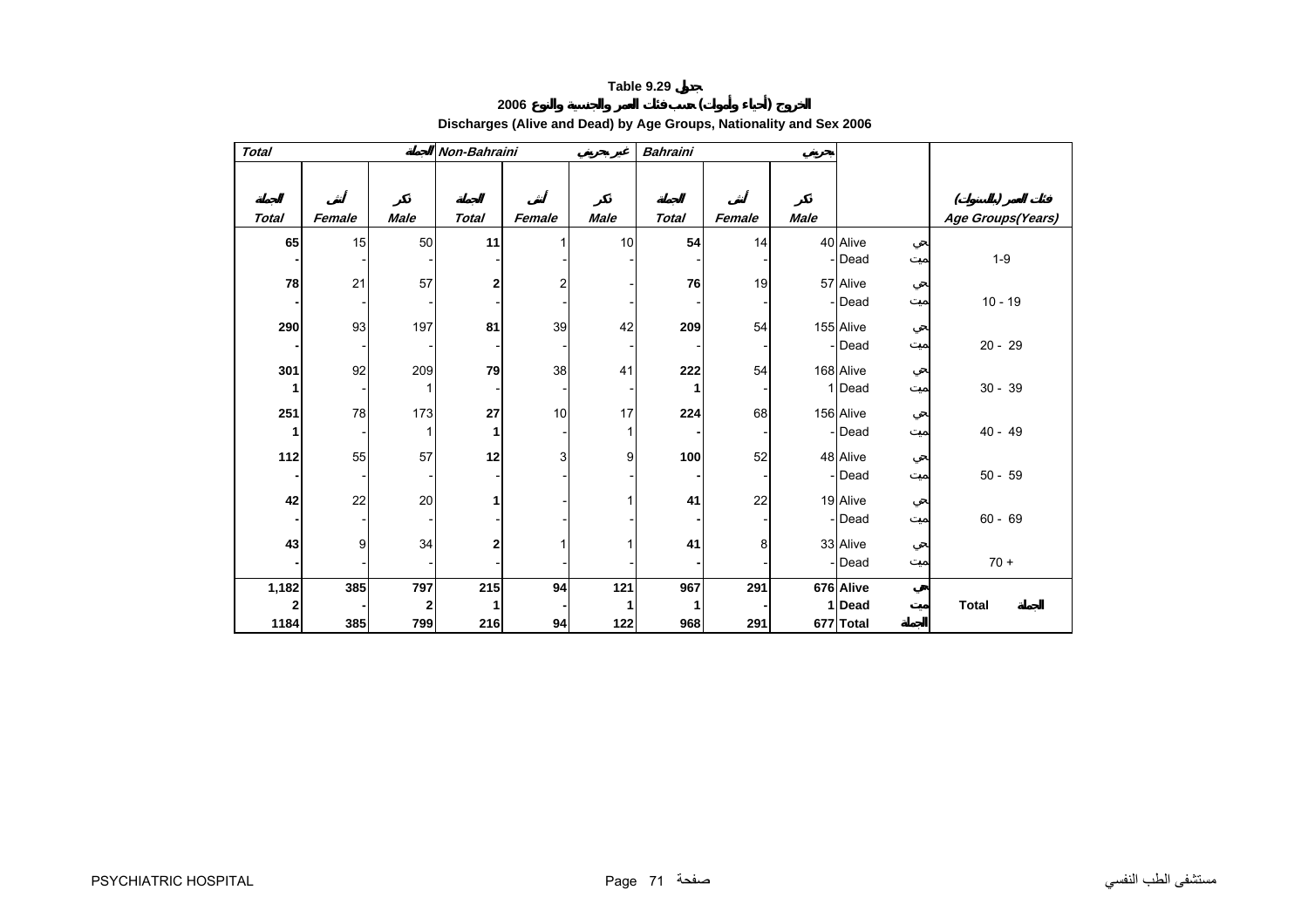# **جدول 9.30 Table**

**<sup>2006</sup> ( )** 

|  |  | Discharges (Alive and Dead) by Region, Nationality and Sex 2006 |  |  |
|--|--|-----------------------------------------------------------------|--|--|
|--|--|-----------------------------------------------------------------|--|--|

<span id="page-6-0"></span>

| <b>Total</b>   |                          |                |       |        |                | <b>Dead</b>  |        |             |                 |        |             | <b>Alive</b> |                |                |                 |        |      |                  |
|----------------|--------------------------|----------------|-------|--------|----------------|--------------|--------|-------------|-----------------|--------|-------------|--------------|----------------|----------------|-----------------|--------|------|------------------|
| <b>Dead</b>    |                          |                | Alive |        |                | Non-Bahraini |        |             | <b>Bahraini</b> |        |             | Non-Bahraini |                |                | <b>Bahraini</b> |        |      |                  |
|                |                          |                |       |        |                |              |        |             |                 |        |             |              |                |                |                 |        |      |                  |
|                |                          |                |       |        |                |              |        |             |                 |        |             |              |                |                |                 |        |      |                  |
| Total          | Female                   | <b>Male</b>    | Total | Female | <b>Male</b>    | <b>Total</b> | Female | <b>Male</b> | Total           | Female | <b>Male</b> | Total        | Female         | <b>Male</b>    | <b>Total</b>    | Female | Male | Region           |
|                |                          |                | 16    | 4      | 12             |              |        |             |                 |        |             | 2            | -1             | 1              | 14              | 3      |      | $11$ Hidd        |
|                |                          | $\overline{c}$ | 171   | 55     | 116            |              |        |             |                 |        |             | 25           | 14             | 11             | 146             | 41     |      | 105 Muharraq     |
|                |                          |                | 237   | 80     | 157            |              |        |             |                 |        |             | 92           | 42             | 50             | 145             | 38     |      | 107 Manama       |
|                |                          |                | 125   | 46     | 79             |              |        |             |                 |        |             | 9            | 5              | $\overline{4}$ | 116             | 41     |      | 75 Jidhafs       |
|                |                          |                | 105   | 33     | 72             |              |        |             |                 |        |             | 16           | $\overline{4}$ | 12             | 89              | 29     |      | 60 Northern      |
|                |                          |                | 66    | 33     | 33             |              |        |             |                 |        |             |              | 3              | $\,6$          | 57              | 30     |      | 27 Sitra         |
|                |                          |                | 85    | 36     | 49             |              |        |             |                 |        |             | 11           | 5              | $\,6$          | 74              | 31     |      | 43 Central       |
|                |                          |                | 106   | 23     | 83             |              |        |             |                 |        |             | 7            | 3              | $\overline{4}$ | 99              | 20     |      | 79 Isa Town      |
|                |                          |                | 110   | 22     | 88             |              |        |             |                 |        |             | 30           | 10             | 20             | 80              | 12     |      | 68 Riffa         |
|                |                          |                | 48    | 23     | 25             |              |        |             |                 |        |             |              | $\overline{2}$ | $\overline{a}$ | 44              | 21     |      | 23 Western       |
|                |                          |                |       |        |                |              |        |             |                 |        |             |              |                |                |                 |        |      | Southern         |
|                |                          |                | 110   | 29     | 81             |              |        |             |                 |        |             |              | 4              | 4              | 102             | 25     |      | 77 Hamad Town    |
|                |                          |                | 3     | -1     | $\overline{2}$ |              |        |             |                 |        |             | 2            | 1              |                | 1               |        |      | Undetermined     |
| 2 <sub>1</sub> |                          | $\overline{2}$ | 1,182 | 385    | 797            |              |        | 1           |                 |        | 1           | 215          | 94             | 121            | 967             | 291    |      | 676 Total        |
|                |                          |                |       |        |                |              |        |             |                 |        |             |              |                |                |                 |        |      |                  |
|                | Percent Distribution (%) |                |       |        |                |              |        |             |                 |        |             |              |                |                |                 |        |      | ( %)             |
|                |                          |                | 1.4   | $1.0$  | 1.5            |              |        |             |                 |        |             | 0.9          | 1.1            | 0.8            | $1.4$           | 1.0    |      | $1.6$ Hidd       |
| 100.0          |                          | 100.0          | 14.5  | 14.3   | 14.6           |              |        | 100.0       |                 |        | 100.0       | 11.6         | 14.9           | 9.1            | 15.1            | 14.1   |      | 15.5 Muharraq    |
|                |                          |                | 20.1  | 20.8   | 19.7           |              |        |             |                 |        |             | 42.8         | 44.7           | 41.3           | 15.0            | 13.1   |      | 15.8 Manama      |
|                |                          |                | 10.6  | 11.9   | 9.9            |              |        |             |                 |        |             | 4.2          | 5.3            | 3.3            | $12.0$          | 14.1   |      | 11.1 Jidhafs     |
|                |                          |                | 8.9   | 8.6    | 9.0            |              |        |             |                 |        |             | 7.4          | 4.3            | 9.9            | 9.2             | 10.0   |      | 8.9 Northern     |
|                |                          |                | 5.6   | 8.6    | 4.1            |              |        |             |                 |        |             | 4.2          | $3.2\,$        | 5.0            | 5.9             | 10.3   |      | 4.0 Sitra        |
|                |                          |                | 7.2   | 9.4    | 6.1            |              |        |             |                 |        |             | 5.1          | 5.3            | 5.0            | 7.7             | 10.7   | 6.4  | Central          |
|                |                          |                | 9.0   | 6.0    | 10.4           |              |        |             |                 |        |             | 3.3          | 3.2            | 3.3            | 10.2            | 6.9    |      | 11.7 Isa Town    |
|                |                          |                | 9.3   | 5.7    | 11.0           |              |        |             |                 |        |             | 14.0         | 10.6           | 16.5           | 8.3             | 4.1    |      | 10.1 Riffa       |
|                |                          |                | 4.1   | 6.0    | 3.1            |              |        |             |                 |        |             | 1.9          | 2.1            | 1.7            | 4.6             | 7.2    |      | 3.4 Western      |
|                |                          |                |       |        |                |              |        |             |                 |        |             |              |                |                |                 |        |      | Southern         |
|                |                          |                | 9.3   | 7.5    | 10.2           |              |        |             |                 |        |             | 3.7          | 4.3            | 3.3            | 10.5            | 8.6    |      | 11.4 Hamad Town  |
|                |                          |                | 0.3   | 0.3    | 0.3            |              |        |             |                 |        |             | 0.9          | 1.1            | 0.8            | 0.1             |        |      | 0.1 Undetermined |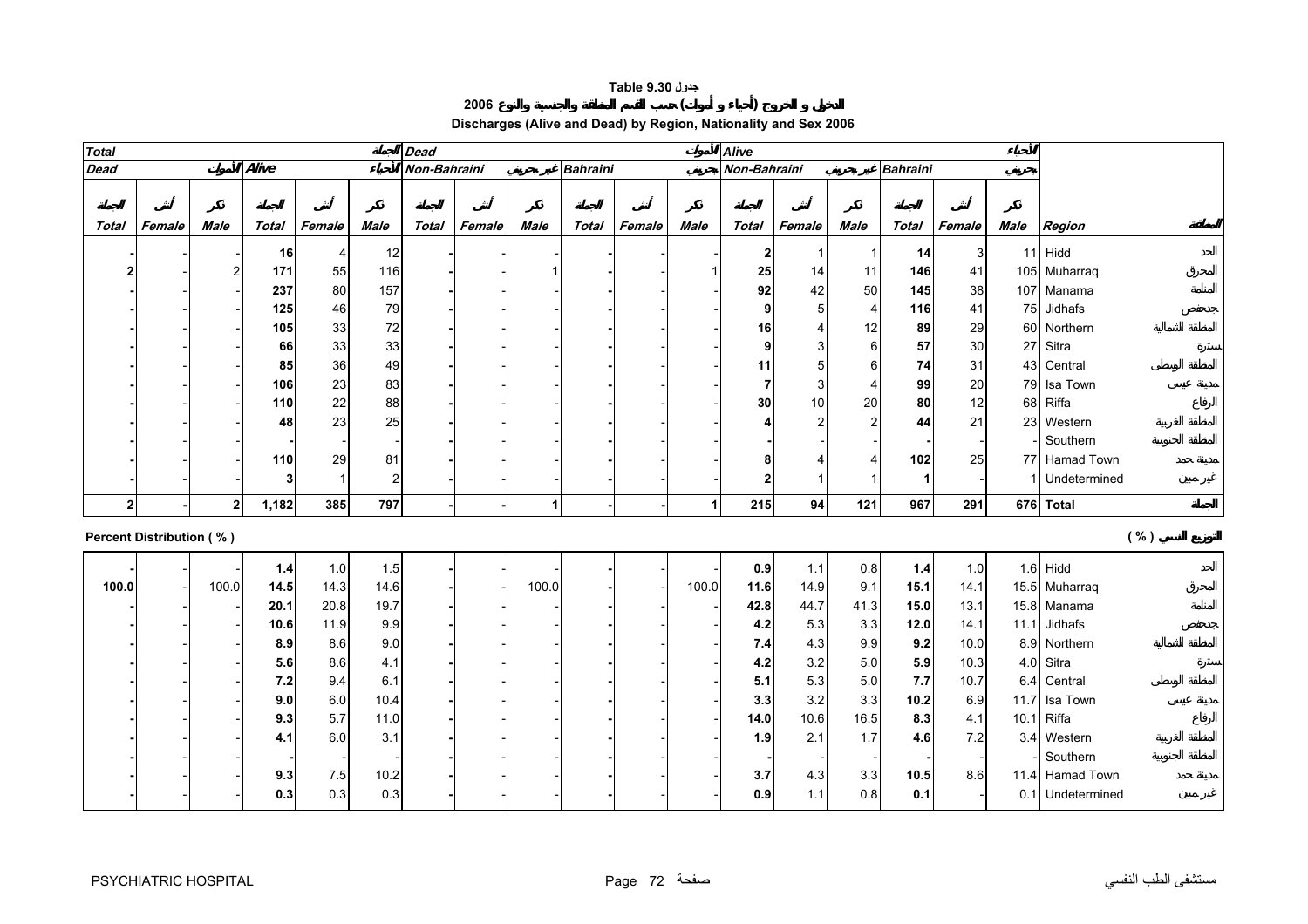### **جدول 9.31 Table**

### **Discharges (Alive and Dead) by Marital Status, Nationality and Sex 2006**

**<sup>2006</sup> ( )** 

<span id="page-7-0"></span>

| <b>Total</b> |        |                |                 |        |             | <b>Dead</b>  |        |             |                 |               |      | <b>Alive</b> |        |      |                 |        |      |                       |
|--------------|--------|----------------|-----------------|--------|-------------|--------------|--------|-------------|-----------------|---------------|------|--------------|--------|------|-----------------|--------|------|-----------------------|
| <b>Dead</b>  |        |                | Alive           |        |             | Non-Bahraini |        |             | <b>Bahraini</b> |               |      | Non-Bahraini |        |      | <b>Bahraini</b> |        |      |                       |
|              |        |                |                 |        |             |              |        |             |                 |               |      |              |        |      |                 |        |      |                       |
|              |        |                |                 |        |             |              |        |             |                 |               |      |              |        |      |                 |        |      |                       |
| Total        | Female | Male           | <b>Total</b>    | Female | <b>Male</b> | <b>Total</b> | Female | <b>Male</b> | <b>Total</b>    | <b>Female</b> | Male | Total        | Female | Male | Total           | Female | Male | <b>Marital Status</b> |
|              |        | $\overline{2}$ | 875             | 244    | 631         |              |        |             |                 |               |      | 191          | 79     | 112  | 684             | 165    |      | 519 Single            |
|              |        |                | 277             | 124    | 153         |              |        |             |                 |               |      | 21           | 13     | 8    | 256             | 111    |      | 145 Married           |
|              |        |                | 15 <sub>1</sub> |        |             |              |        |             |                 |               |      |              |        |      | 14              |        |      | 7 Widowed             |
|              |        |                | 15 <sub>1</sub> |        | 6           |              |        |             |                 |               |      | 2            |        |      | 13              | 8      |      | 5 Divorced            |
|              |        | $\overline{2}$ | 1,182           | 385    | 797         |              |        |             |                 |               |      | 215          | 94     | 121  | 967             | 291    |      | 676 Total             |

## **Percent Distribution ( % ) ( % )**

**100.0** - 100.0 **74.0** 63.4 79.2 **100.0 -** 100.0 **100.0 -** 100.0 **88.8** 84.0 92.6 **70.7** 56.7 76.8 Single --- **23.4** 32.2 19.2 **- - - - - - 9.8** 13.8 6.6 **26.5** 38.1 21.4 Married --- **1.3** 2.1 0.9 **- - - - - - 0.5** 1.1 - **1.4** 2.4 1.0 Widowed --- **1.3**2.3 0.8 **- - - - - - 0.9** 1.1 0.8 **1.3** 2.7 0.7 Divorced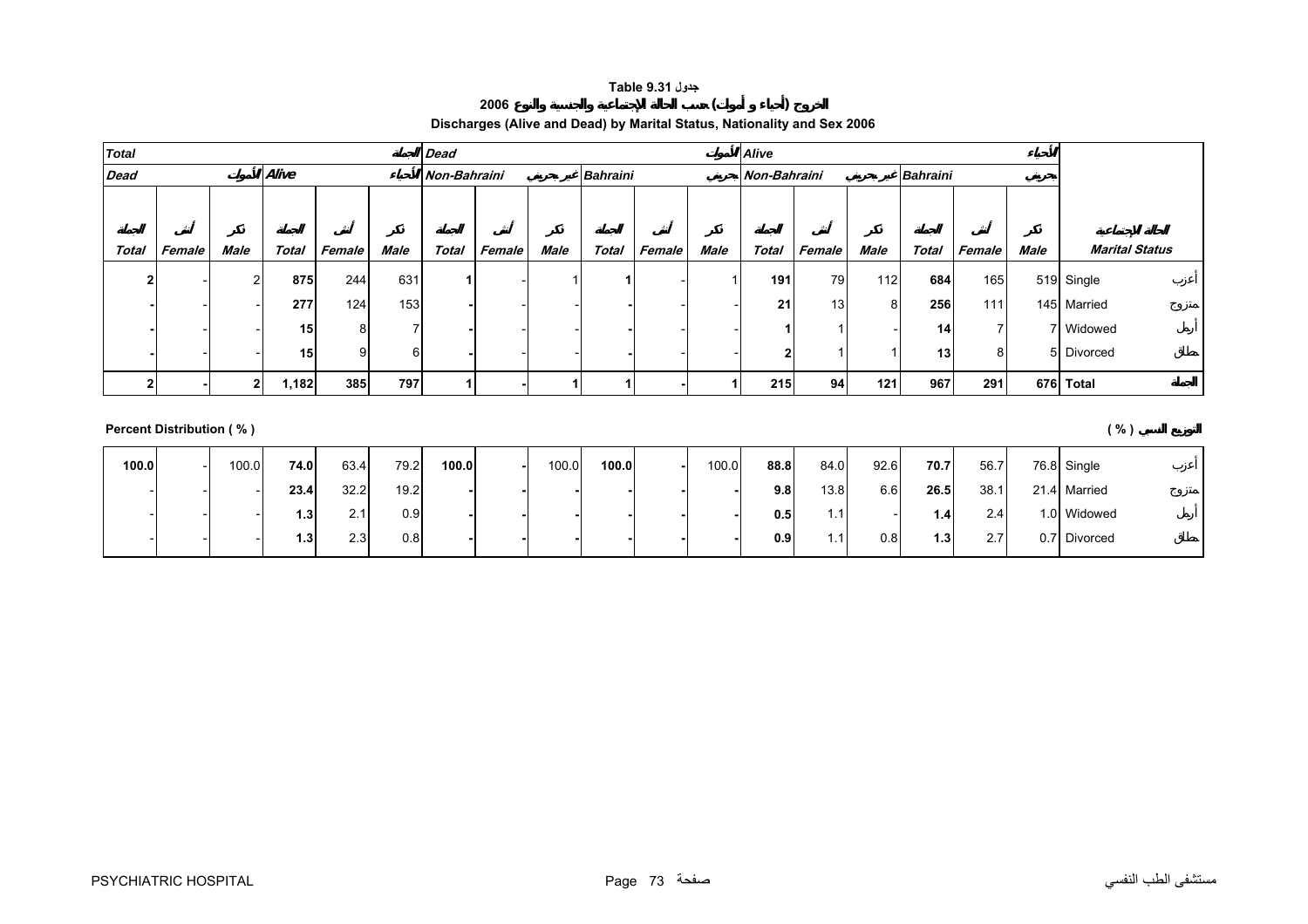# **جدول 9.32 Table**

**<sup>2006</sup> ( )** 

**Discharges (Alive and Dead) by Nationality and Sex 2006** 

<span id="page-8-0"></span>

|                                              | <b>Total</b> |                |                  | <b>Dead</b>  |        |                | <b>Alive</b> |                |                |      |
|----------------------------------------------|--------------|----------------|------------------|--------------|--------|----------------|--------------|----------------|----------------|------|
|                                              |              |                |                  |              |        |                |              |                |                |      |
|                                              |              |                |                  |              |        |                |              |                |                |      |
| <b>Nationality</b>                           | <b>Total</b> | Female         | <b>Male</b>      | <b>Total</b> | Female | <b>Male</b>    | <b>Total</b> | Female         | <b>Male</b>    |      |
| Bahraini                                     | 968          | 291            | 677              |              |        |                | 967          | 291            | 676            |      |
| Indian                                       | 53           | 13             | 40               |              |        |                | 53           | 13             | 40             |      |
| Pakistani                                    | 17           | 8              | 9                |              |        |                | 17           | 8              | 9              |      |
| Other Arab                                   | 16           | $\overline{4}$ | 12               |              |        |                | 16           | $\overline{4}$ | 12             |      |
| Bangladeshi                                  | 16           | $\overline{4}$ | 12               |              |        |                | 16           | $\overline{4}$ | 12             |      |
| Philipino                                    | 14           | 13             | $\mathbf{1}$     |              |        |                | 14           | 13             | $\mathbf{1}$   |      |
| Saudi Arabian                                | 21           | 6              | 15               |              |        |                | 21           | 6              | 15             |      |
| Iranian                                      | 22           | $\overline{c}$ | 20               |              |        |                | 21           | $\overline{2}$ | 19             |      |
| Srilankan                                    | 7            | 6              | 1                |              |        |                | 7            | 6              | 1              |      |
| Other Countries of Gulf Co-operation Council | 7            |                | 7                |              |        |                |              |                |                |      |
| European                                     |              |                | 1                |              |        |                | 1            |                |                |      |
| <b>Other Asians</b>                          | 15           | 14             | $\mathbf{1}$     |              |        |                | 15           | 14             |                |      |
| African (non Arab)                           | 26           | 24             | $\boldsymbol{2}$ |              |        |                | 26           | 24             | $\overline{2}$ |      |
| American                                     |              |                | $\mathbf{1}$     |              |        |                | 1            |                |                |      |
| <b>Total</b>                                 | 1,184        | 385            | 799              | $\mathbf{2}$ |        | 2 <sub>1</sub> | 1,182        | 385            | 797            |      |
| <b>Percent Distribution (%)</b>              |              |                |                  |              |        |                |              |                |                | ( %) |
| Bahraini                                     | 81.8         | 75.6           | 84.7             | $50.0$       |        | 50.0           | 81.8         | 75.6           | 84.8           |      |
| Indian                                       | 4.5          | 3.4            | 5.0              |              |        |                | 4.5          | 3.4            | 5.0            |      |
| Pakistani                                    | $1.4$        | 2.1            | $1.1$            |              |        |                | 1.4          | 2.1            | 1.1            |      |
| Other Arab                                   | $1.4$        | 1.0            | 1.5              |              |        |                | 1.4          | 1.0            | 1.5            |      |
| Bangladeshi                                  | $1.4$        | 1.0            | 1.5              |              |        |                | 1.4          | 1.0            | 1.5            |      |
| Philipino                                    | 1.2          | 3.4            | 0.1              |              |        |                | 1.2          | 3.4            | 0.1            |      |
| Saudi Arabian                                | 1.8          | 1.6            | 1.9              |              |        |                | 1.8          | 1.6            | 1.9            |      |
| Iranian                                      | 1.9          | 0.5            | 2.5              | $50.0$       |        | 50.0           | 1.8          | 0.5            | 2.4            |      |
| Srilankan                                    | 0.6          | 1.6            | 0.1              |              |        |                | 0.6          | 1.6            | 0.1            |      |
| Other Countries of Gulf Co-operation Council | 0.6          |                | 0.9              |              |        |                | 0.6          |                | 0.9            |      |
| European                                     | 0.1          |                | 0.1              |              |        |                | 0.1          |                | 0.1            |      |
| <b>Other Asians</b>                          | 1.3          | 3.6            | 0.1              |              |        |                | $1.3$        | 3.6            | 0.1            |      |
| African (non Arab)                           |              |                |                  |              |        |                |              |                |                |      |
|                                              | 2.2          | 6.2            | 0.3              |              |        |                | 2.2          | 6.2            | 0.3            |      |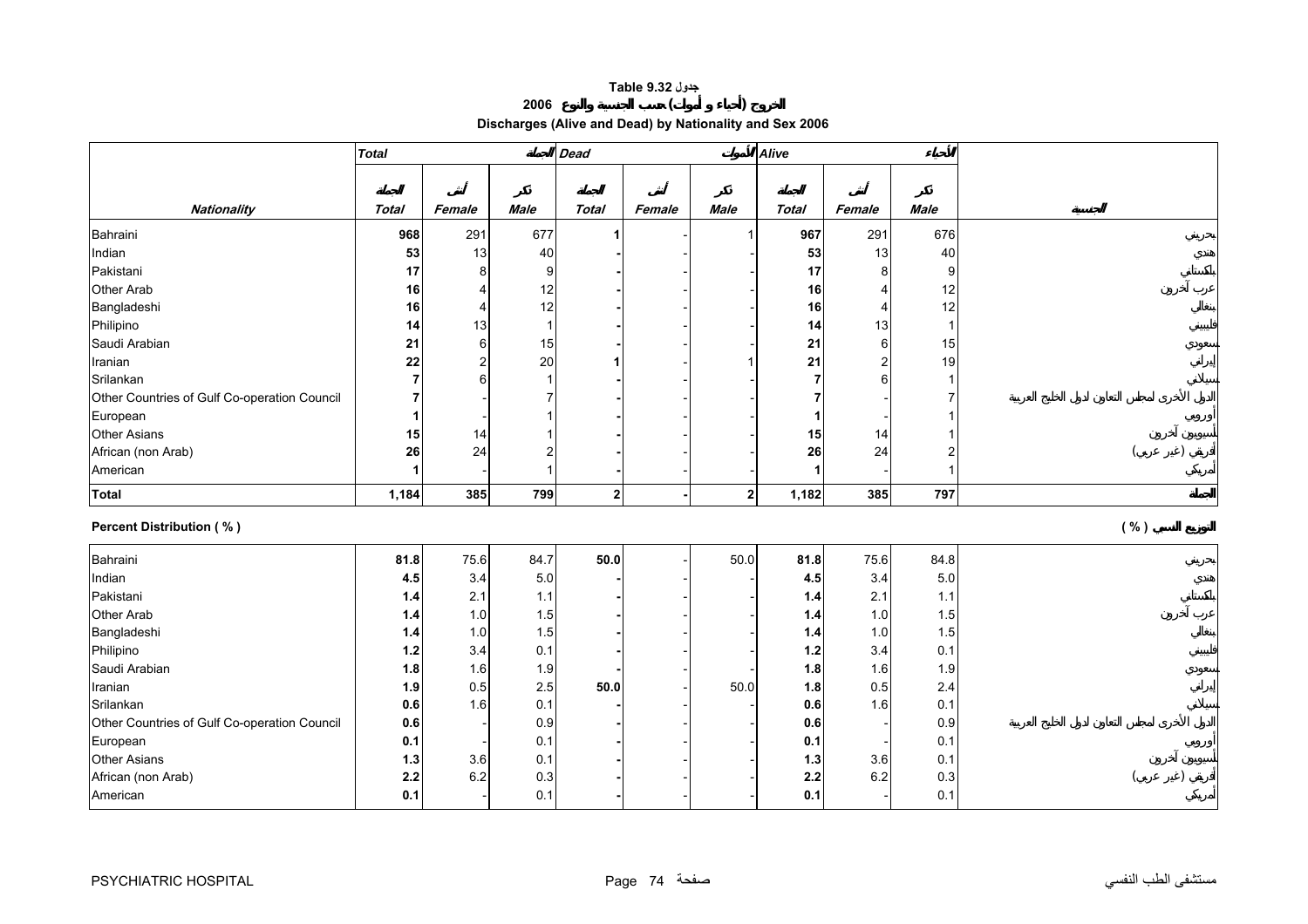## **جدول 9.33 Table**

**2006**

| -----                                               |  |  |
|-----------------------------------------------------|--|--|
| Discharges by Discharge Status and Nationality 2006 |  |  |

<span id="page-9-0"></span>

| <b>Total</b> | <b>Long Term</b><br>Rehabilitation | Mental<br><b>Retardation</b> | Psycho-<br>Geriatric | Drug &<br>Alcohol | Child &<br>Adolescent | Psychiatric | <b>Nationality</b>   | <b>Discharge Status</b>        |
|--------------|------------------------------------|------------------------------|----------------------|-------------------|-----------------------|-------------|----------------------|--------------------------------|
| 854          |                                    | 48                           | 118                  | 180               | 61                    |             | 446 Bah.             |                                |
| 197          |                                    | 2.0                          | 19                   | 11                | 8                     |             | 157 Non-Bah          | Routine discharge home         |
| 107<br>17    |                                    |                              | 6<br>1.0             | 55<br>5           | 2                     |             | 44 Bah<br>11 Non-Bah | Left against medical advice    |
| 1<br>1       |                                    |                              |                      |                   |                       |             | -Bah<br>- Non-Bah    | 48<br>Died after 48 hours      |
| 6<br>1       |                                    |                              |                      |                   |                       |             | 4 Bah<br>1 Non-Bah   | Transferred to other hospitals |
| 968          | 1                                  | 50                           | 125                  | 235               | 63                    |             | 494 Bah              |                                |
| 216          |                                    |                              | 20                   | 17                | 8                     |             | 169 Non-Bah          | <b>Total</b>                   |
| 1,184        |                                    | 52                           | 145                  | 252               | 71                    |             | 663 Total            |                                |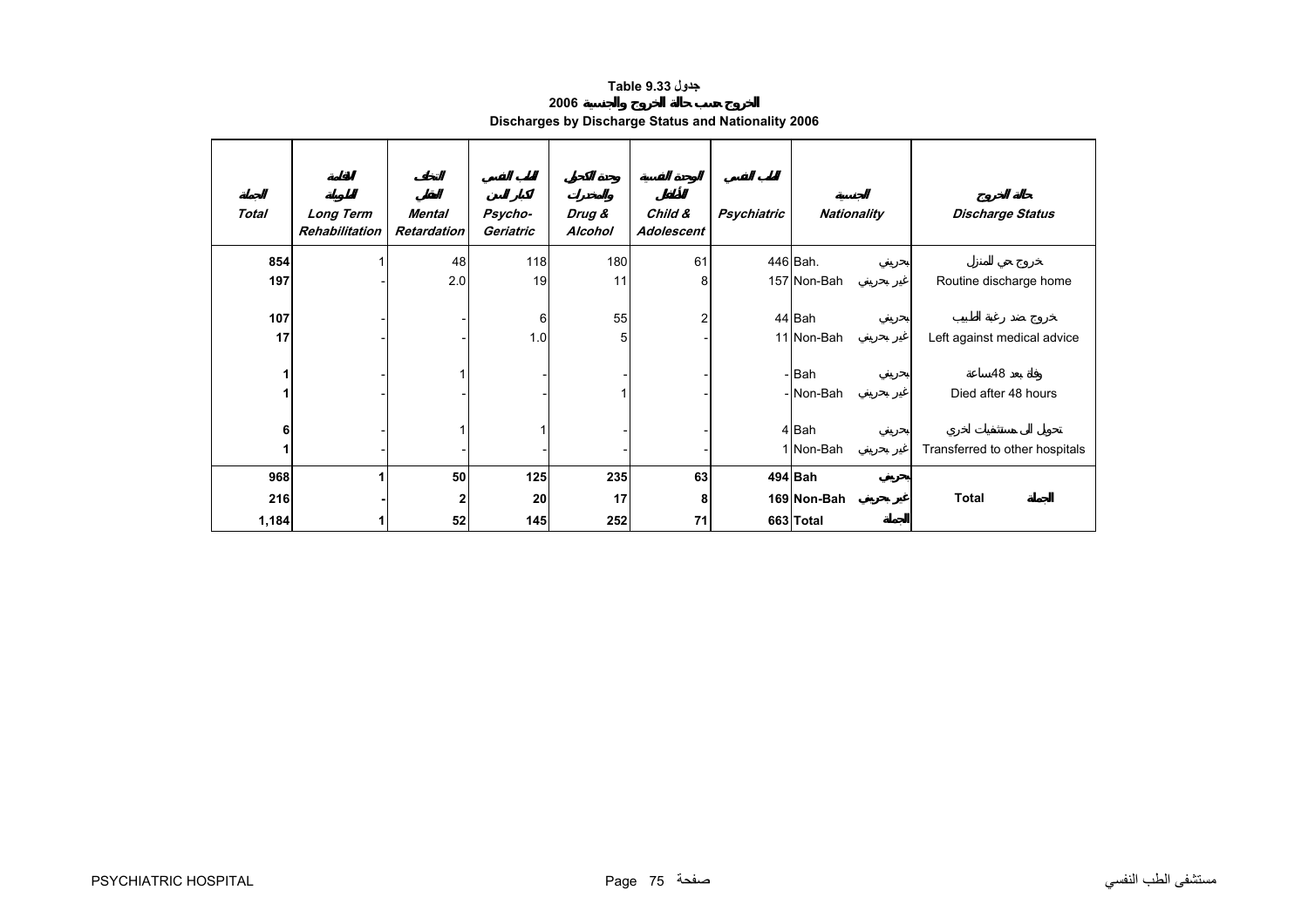**2006 Discharges, DOC and Average Length of Stay by Principal Diagnosis, Sex and Age Groups 2006**

<span id="page-10-0"></span>

| <b>Male</b>        |                                     |                             |                    |                             |           | Female               |                |                                        |                    |               |             |                       |                                           |                                                           |                           |
|--------------------|-------------------------------------|-----------------------------|--------------------|-----------------------------|-----------|----------------------|----------------|----------------------------------------|--------------------|---------------|-------------|-----------------------|-------------------------------------------|-----------------------------------------------------------|---------------------------|
| Age Groups         |                                     |                             |                    |                             |           | <b>Age Groups</b>    |                |                                        |                    |               |             |                       |                                           |                                                           |                           |
| <b>Total</b>       | $65+$                               | $45 - 64$                   | $15 - 44$          | $1 - 14$                    | $<$ 1 yrs | <b>Total</b>         | $65 +$         | $45 - 64$                              | $15 - 44$          | $1 - 14$      | $<$ 1 $Vrs$ | Grand<br><b>Total</b> | <b>DISCH.</b><br><b>DOC</b><br><b>ALS</b> | <b>Principal Diagnosis</b>                                | ICD <sub>10</sub><br>Code |
| 157<br>8,424<br>54 | 12<br>1,540<br>128                  | 29<br>1,340<br>46           | 114<br>5,419<br>48 | $\overline{2}$<br>125<br>63 |           | 108<br>18,631<br>173 | 5<br>98<br>20  | 43<br>11,530<br>268                    | 60<br>7,003<br>117 |               |             | 27,055<br>102         | 265 DISCH<br><b>DOC</b><br><b>ALS</b>     | Schizophrenia                                             | F20                       |
| 238<br>5,482<br>23 |                                     | 40<br>993<br>25             | 198<br>4,489<br>23 |                             |           | 3<br>35<br>12        |                |                                        | 3<br>35<br>12      |               |             | 241<br>5,517<br>23    | <b>DISCH</b><br><b>DOC</b><br><b>ALS</b>  | Mental and behavioural disorders<br>due to use of opioids | F11                       |
| 61<br>1,071<br>18  |                                     | 4<br>46<br>12               | 55<br>992<br>18    | $\overline{2}$<br>33<br>17  |           | 44<br>549<br>12      |                | 17<br>17                               | 43<br>532<br>12    |               |             | 1,620<br>15           | 105 DISCH<br><b>DOC</b><br><b>ALS</b>     | Acute and transient psychotic disorders                   | F <sub>23</sub>           |
| 50<br>1,117<br>22  | 9<br>320<br>36                      | 10<br>134<br>13             | 31<br>663<br>21    |                             |           | 50<br>881<br>18      | 8<br>61<br>8   | 13<br>293<br>23                        | 29<br>527<br>18    |               |             | 1,998<br>20           | 100 DISCH<br><b>DOC</b><br><b>ALS</b>     | Recurrent depressive disorder                             | F33                       |
| 57<br>7,591<br>133 | 1,317<br>1,317                      | 3<br>851<br>284             | 38<br>5,042<br>133 | 15<br>381<br>25             |           | 32<br>5,837<br>182   |                | $\overline{c}$<br>10<br>5 <sup>5</sup> | 26<br>5,746<br>221 | 4<br>81<br>20 |             | 13,428<br>151         | 89 DISCH<br><b>DOC</b><br><b>ALS</b>      | Mild mental retardation                                   | F70                       |
| 44<br>1,167<br>27  | $\overline{\mathbf{c}}$<br>46<br>23 | 14<br>376<br>27             | 28<br>745<br>27    |                             |           | 23<br>643<br>28      | 1<br>20<br>20  | 7<br>173<br>25                         | 15<br>450<br>30    |               |             | 1,810<br>27           | 67 DISCH<br><b>DOC</b><br><b>ALS</b>      | Manic episode                                             | F30                       |
| 28<br>782<br>28    | $\overline{2}$<br>85<br>43          | 6<br>239<br>40              | 20<br>458<br>23    |                             |           | 30<br>929<br>31      | 4<br>199<br>50 | 9<br>217<br>24                         | 17<br>513<br>30    |               |             | 1,711<br>30           | 58 DISCH<br><b>DOC</b><br><b>ALS</b>      | Bipolar affective disorder                                | F31                       |
| 28<br>1,325<br>47  | $\overline{1}$<br>94<br>94          | 11<br>886<br>81             | 16<br>345<br>22    |                             |           | 20<br>599<br>30      |                | 3<br>163<br>54                         | 17<br>436<br>26    |               |             | 1,924<br>40           | 48 DISCH<br><b>DOC</b><br><b>ALS</b>      | Depressive episode                                        | F32                       |
| 17<br>797<br>47    |                                     | $\overline{4}$<br>220<br>55 | 13<br>577<br>44    |                             |           | 20<br>1,000<br>50    |                | 7<br>519<br>74                         | 13<br>481<br>37    |               |             | 1,797<br>49           | 37 DISCH<br><b>DOC</b><br><b>ALS</b>      | Schizoaffective disorders                                 | F <sub>25</sub>           |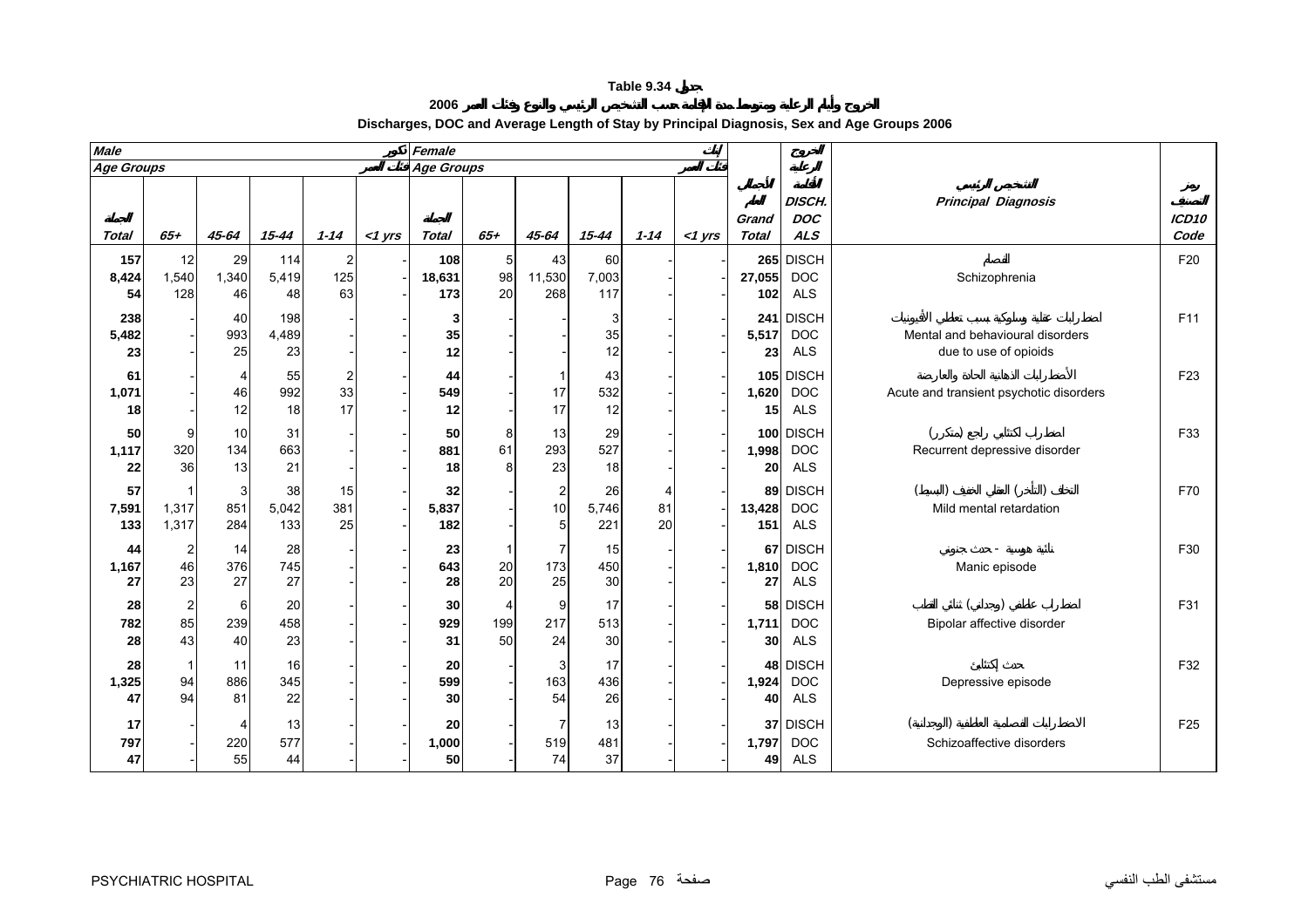# **(Cont'd) Table 9.34 ( )**

**2006**

**Discharges, DOC and Average Length of Stay by Principal Diagnosis, Sex and Age Groups 2006**

| <b>Male</b>         |                 |                                             |                             |                 |           | Female          |               |                      |               |                |           |                              |                                          |                                                                                     |                           |
|---------------------|-----------------|---------------------------------------------|-----------------------------|-----------------|-----------|-----------------|---------------|----------------------|---------------|----------------|-----------|------------------------------|------------------------------------------|-------------------------------------------------------------------------------------|---------------------------|
| <b>Age Groups</b>   |                 |                                             |                             |                 |           | Age Groups      |               |                      |               |                |           |                              |                                          |                                                                                     |                           |
| <b>Total</b>        | $65+$           | 45-64                                       | $15 - 44$                   | $1 - 14$        | $<$ 1 yrs | <b>Total</b>    | $65 +$        | 45-64                | $15 - 44$     | $1 - 14$       | $<$ 1 yrs | Grand<br>Total               | DISCH.<br><b>DOC</b><br>ALS              | <b>Principal Diagnosis</b>                                                          | ICD <sub>10</sub><br>Code |
| 14<br>388<br>28     | 41<br>41        | $\mathbf{2}$<br>28<br>14                    | 8<br>152<br>19              | 3<br>167<br>56  |           | 16<br>194<br>12 |               |                      | 15<br>96<br>6 | 98<br>98       |           | 30 <sup>1</sup><br>582<br>19 | <b>DISCH</b><br><b>DOC</b><br><b>ALS</b> | Reaction to severe stress, and adjustment<br>disorders                              | F43                       |
| 17<br>297<br>17     |                 | $\begin{array}{c} 2 \\ 11 \end{array}$<br>6 | 15<br>286<br>19             |                 |           | 5<br>61<br>12   |               |                      | 5<br>61<br>12 |                |           | 22<br>358<br>16              | <b>DISCH</b><br><b>DOC</b><br><b>ALS</b> | Specific personality disorders                                                      | F60                       |
| 16<br>13,329<br>833 | 14<br>891<br>64 | 230<br>230                                  | 12,208<br>12,208            |                 |           | 3<br>83<br>28   | 2<br>29<br>15 | 54<br>54             |               |                |           | 13,412<br>706                | 19 DISCH<br><b>DOC</b><br><b>ALS</b>     | Dementia in Alzheimer's disease                                                     | F00                       |
| 12<br>426<br>36     |                 |                                             |                             | 12<br>426<br>36 |           | 5<br>91<br>18   |               |                      |               | 5<br>91<br>18  |           | 17<br>517<br>30              | <b>DISCH</b><br><b>DOC</b><br><b>ALS</b> | $\overline{(}$<br>Specific developmental disorders of<br>scholastic skills          | F81                       |
| 13<br>224<br>17     |                 | 11<br>186<br>17                             | 2<br>38<br>19               |                 |           |                 |               |                      |               |                |           | 13<br>224<br>17              | <b>DISCH</b><br><b>DOC</b><br><b>ALS</b> | Unspecified organic or symptomatic mental disorder                                  | F <sub>10</sub>           |
| 8<br>185<br>23      |                 |                                             | 16<br>16                    | 169<br>24       |           | 3<br>106<br>35  |               |                      |               | 3<br>106<br>35 |           | 11<br>291<br>26              | <b>DISCH</b><br><b>DOC</b><br><b>ALS</b> | Disorders of social functioning with onset<br>specific to childhood and adolescence | F94                       |
| 6<br>221<br>37      | 3<br>107<br>36  | $\overline{\mathbf{c}}$<br>53<br>27         | 61<br>61                    |                 |           | 4<br>97<br>24   |               | 4 <sup>1</sup><br>41 | 3<br>56<br>19 |                |           | 10 <sup>1</sup><br>318<br>32 | <b>DISCH</b><br><b>DOC</b><br><b>ALS</b> | Persistent delusional disorders                                                     | F <sub>22</sub>           |
| 184<br>46           |                 |                                             |                             | 184<br>46       |           | 6<br>449<br>75  |               |                      |               | 6<br>449<br>75 |           | 10 <sup>1</sup><br>633<br>63 | <b>DISCH</b><br><b>DOC</b><br><b>ALS</b> | Hyperkinetic disorders                                                              | F90                       |
| 32<br>6             |                 |                                             | 5<br>32<br>$6 \overline{6}$ |                 |           | 5<br>67<br>13   |               | 17<br>17             | 50<br>13      |                |           | 99<br>10 <sub>l</sub>        | 10 DISCH<br><b>DOC</b><br><b>ALS</b>     | Poisoning by nonopioid analgesics, antipyretics<br>and antirheumatics               | T39                       |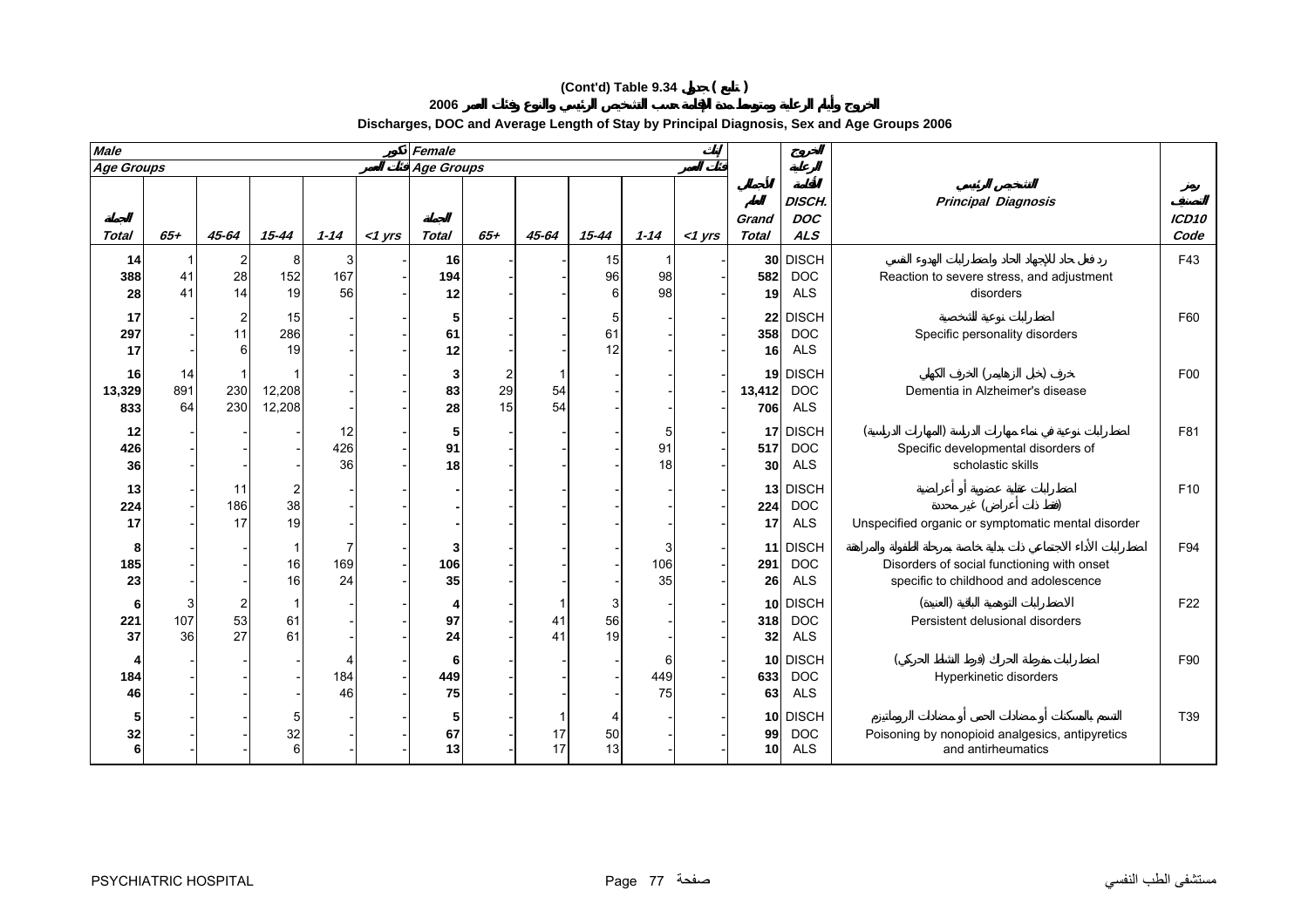# **(Cont'd) Table 9.34 ( )**

**2006**

**Discharges, DOC and Average Length of Stay by Principal Diagnosis, Sex and Age Groups 2006**

| <b>Male</b>       |        |            |           |                |           | Female                 |          |       |           |          |           |                                   |                                          |                                                                                        |                 |
|-------------------|--------|------------|-----------|----------------|-----------|------------------------|----------|-------|-----------|----------|-----------|-----------------------------------|------------------------------------------|----------------------------------------------------------------------------------------|-----------------|
| <b>Age Groups</b> |        |            |           |                |           | <b>Age Groups</b>      |          |       |           |          |           |                                   |                                          |                                                                                        |                 |
| <b>Total</b>      | $65+$  | 45-64      | $15 - 44$ | $1 - 14$       | $<$ 1 yrs | <b>Total</b>           | $65 +$   | 45-64 | $15 - 44$ | $1 - 14$ | $<$ 1 yrs | Grand<br><b>Total</b>             | DISCH.<br><b>DOC</b><br><b>ALS</b>       | <b>Principal Diagnosis</b>                                                             | ICD10<br>Code   |
| 222<br>32         |        |            |           | 7<br>222<br>32 |           |                        |          |       |           |          |           | 223<br>28                         | 8 DISCH<br><b>DOC</b><br><b>ALS</b>      | Conduct disorders                                                                      | F91             |
| 313<br>78         |        |            |           | 313<br>78      |           | 91<br>91               |          |       |           | 91<br>91 |           | 5 <sub>l</sub><br>404<br>81       | <b>DISCH</b><br><b>DOC</b><br><b>ALS</b> | Emotional disorders with onset specific to childhood                                   | F93             |
| 49<br>25          |        |            | 49<br>25  |                |           | $\mathbf 2$<br>12<br>6 |          |       | 11<br>11  |          |           | $\overline{4}$<br>61<br>15        | <b>DISCH</b><br><b>DOC</b><br><b>ALS</b> | Obsessive-compulsive disorder                                                          | F42             |
| 2<br>729<br>365   | 8<br>8 | 721<br>721 |           |                |           | 1<br>25<br>25          | 25<br>25 |       |           |          |           | 3 <sup>1</sup><br>754<br>251      | <b>DISCH</b><br><b>DOC</b><br><b>ALS</b> | Vascular dementia                                                                      | F01             |
|                   |        |            |           |                |           | -1<br>36<br>36         | 36<br>36 |       |           |          |           | 1<br>36<br>36                     | <b>DISCH</b><br><b>DOC</b><br>ALS        | Dementia in other diseases classified elsewhere                                        | F02             |
| 358<br>358        |        | 358<br>358 |           |                |           |                        |          |       |           |          |           | 358<br>358                        | 1 DISCH<br><b>DOC</b><br><b>ALS</b>      | Organic amnesic syndrome, not induced by alcohol<br>and other psychoactive substances  | F04             |
|                   |        |            |           |                |           | 9<br>9                 |          |       |           |          |           | $\mathbf{1}$<br>9<br>9            | <b>DISCH</b><br><b>DOC</b><br><b>ALS</b> | Mental and behavioural disorders due to<br>use of sedatives or hypnotics               | F <sub>13</sub> |
|                   |        |            |           |                |           |                        |          |       |           |          |           | 1<br>$\mathbf{2}$<br>$\mathbf{2}$ | <b>DISCH</b><br><b>DOC</b><br><b>ALS</b> | Mental and behavioural disorders due to use of<br>other stimulants, including caffeine | F <sub>15</sub> |
| 226<br>226        |        |            |           | 226<br>226     |           |                        |          |       |           |          |           | 1<br>226<br>226                   | <b>DISCH</b><br><b>DOC</b><br><b>ALS</b> | Other anxiety disorders                                                                | F41             |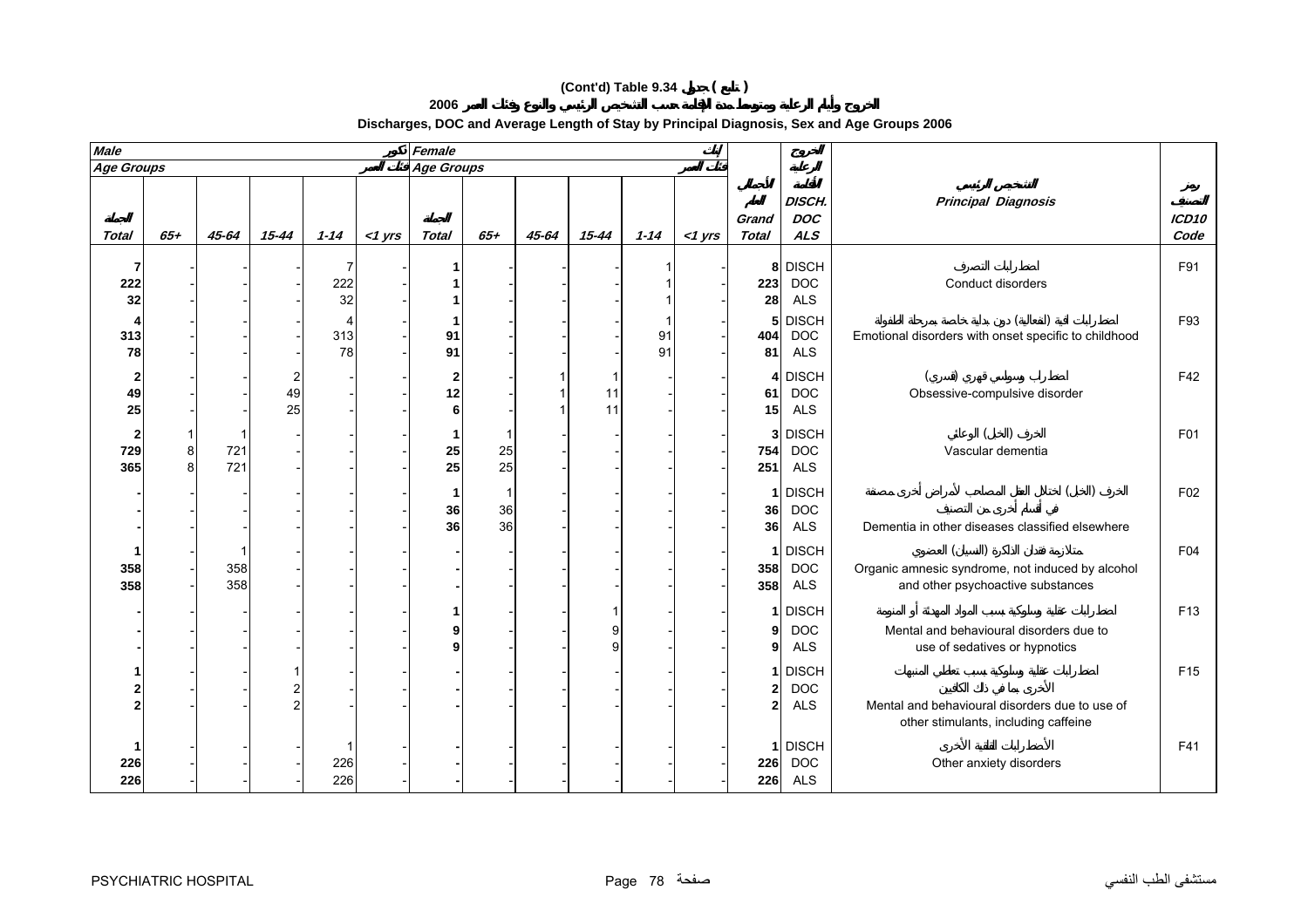# **(Cont'd) Table 9.34 ( )**

**2006**

**Discharges, DOC and Average Length of Stay by Principal Diagnosis, Sex and Age Groups 2006**

| <b>Male</b>         |                   |                    |                     |                   |           | Female              |                 |                     |                     |                 |           |                       |                                          |                                                                                                                                                    |                           |
|---------------------|-------------------|--------------------|---------------------|-------------------|-----------|---------------------|-----------------|---------------------|---------------------|-----------------|-----------|-----------------------|------------------------------------------|----------------------------------------------------------------------------------------------------------------------------------------------------|---------------------------|
| <b>Age Groups</b>   |                   |                    |                     |                   |           | Age Groups          |                 |                     |                     |                 |           |                       |                                          |                                                                                                                                                    |                           |
| <b>Total</b>        | $65+$             | 45-64              | $15 - 44$           | $1 - 14$          | $<$ 1 yrs | <b>Total</b>        | $65 +$          | 45-64               | 15-44               | $1 - 14$        | $<$ 1 yrs | Grand<br><b>Total</b> | DISCH.<br><b>DOC</b><br>ALS              | <b>Principal Diagnosis</b>                                                                                                                         | ICD <sub>10</sub><br>Code |
| 295<br>295          |                   |                    | 295<br>295          |                   |           |                     |                 |                     |                     |                 |           | 295<br>295            | <b>DISCH</b><br><b>DOC</b><br><b>ALS</b> | Dissociative [conversion] disorders                                                                                                                | F44                       |
|                     |                   |                    |                     |                   |           | 15<br>15            |                 |                     | 15<br>15            |                 |           | 15 <sub>l</sub><br>15 | 1 DISCH<br><b>DOC</b><br>ALS             | Abuse of non-dependence-producing substances                                                                                                       | F <sub>55</sub>           |
| 10<br>10            |                   |                    |                     | 10<br>10          |           |                     |                 |                     |                     |                 |           | 10 <sub>l</sub><br>10 | 1 DISCH<br><b>DOC</b><br><b>ALS</b>      | وظيفية (فيسيولوجية) أو عوامل بدنية (جسدية)<br>Unspecified behavioural syndromes associated with<br>physiological disturbances and physical factors | F <sub>59</sub>           |
| 49<br>49            |                   |                    | 49<br>49            |                   |           |                     |                 |                     |                     |                 |           | 49<br>49              | 1 DISCH<br><b>DOC</b><br><b>ALS</b>      | Disorders of sexual preference                                                                                                                     | F65                       |
|                     |                   |                    |                     |                   |           |                     |                 |                     |                     |                 |           | 2                     | 1 DISCH<br><b>DOC</b><br><b>ALS</b>      | Specific developmental disorders of<br>speech and language                                                                                         | F80                       |
|                     |                   |                    |                     |                   |           |                     |                 |                     |                     |                 |           |                       | <b>DISCH</b><br><b>DOC</b><br><b>ALS</b> | Pervasive developmental disorders                                                                                                                  | F84                       |
|                     |                   |                    |                     |                   |           |                     |                 |                     |                     |                 |           | 6                     | <b>DISCH</b><br><b>DOC</b><br><b>ALS</b> | Mental disorder, not otherwise specified                                                                                                           | F99                       |
| 799<br>45,304<br>57 | 46<br>4,449<br>97 | 141<br>6,672<br>47 | 551<br>31,918<br>58 | 61<br>2,265<br>37 |           | 385<br>30,441<br>79 | 22<br>468<br>21 | 89<br>13,035<br>146 | 253<br>16,021<br>63 | 21<br>917<br>44 |           | 75,745<br>64          | 1,184 DISCH<br><b>DOC</b><br><b>ALS</b>  | <b>Total</b>                                                                                                                                       |                           |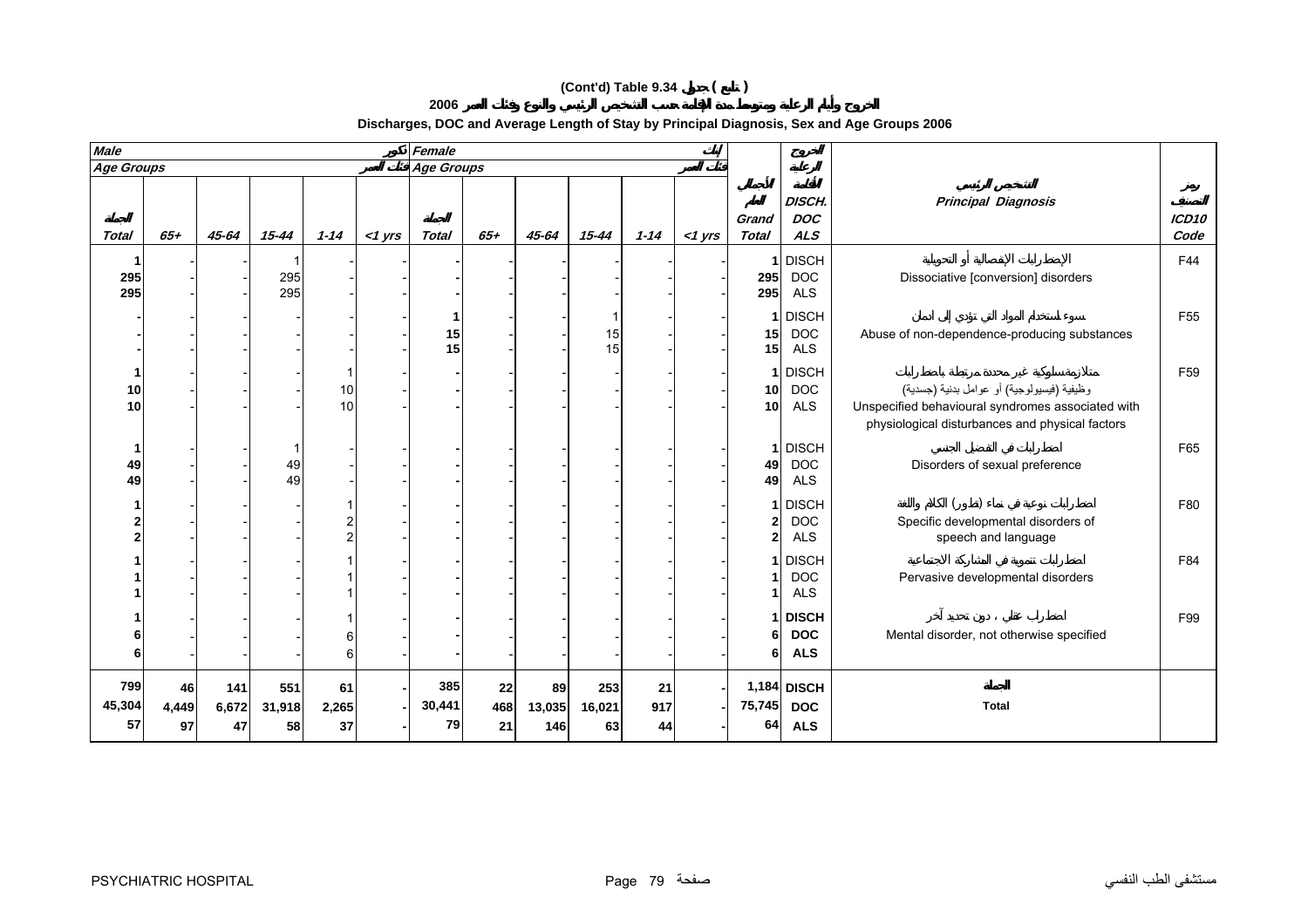# **رسم بياني 9.8 Figure الخروج حسب أعلى عشرة تشخيصات رئيسية <sup>2006</sup> Discharges by The Ten Leading Diagnosis 2006**

<span id="page-14-0"></span>

مستشفى الطب النفسي صفحة 80 Page HOSPITAL PSYCHIATRIC